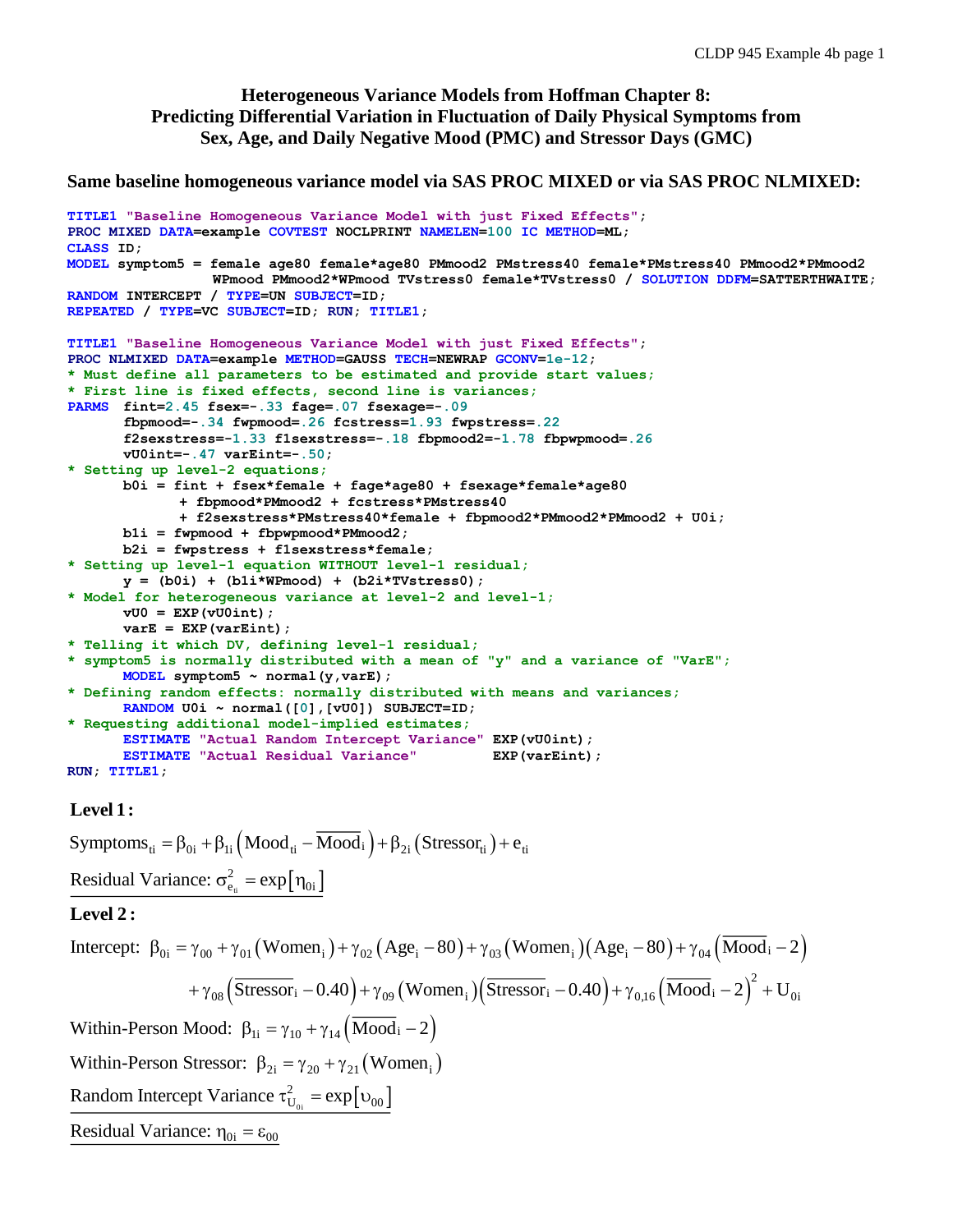# **PROC MIXED OUTPUT:**

|                   |         |            | Covariance Parameter Estimates |        |            |                           |
|-------------------|---------|------------|--------------------------------|--------|------------|---------------------------|
|                   |         |            | Standard                       | z      |            |                           |
| Cov Parm          | Subject | Estimate   | Error                          | Value  | Pr > Z     |                           |
| UN(1,1)           | id      | 0.6230     | 0.1044                         | 5.96   | < 0001     | Random Intercept Variance |
| Residual          | id      | 0.6093     | 0.04292                        | 14.19  | < 0.001    | Residual Variance         |
|                   |         |            | Information Criteria           |        |            |                           |
| Neg2LogLike       | Parms   | AIC        | <b>AICC</b>                    | HQIC   | <b>BIC</b> | CAIC                      |
| 1379.2            | 14      | 1407.2     | 1408.1                         | 1422.3 | 1444.4     | 1458.4                    |
|                   |         |            |                                |        |            |                           |
|                   |         |            | Solution for Fixed Effects     |        |            |                           |
|                   |         |            | Standard                       |        |            |                           |
| Effect            |         | Estimate   | Error                          | DF     | t Value    | Pr >  t                   |
| Intercept         |         | 2.4473     | 0.3474                         | 117    | 7.05       | < 0.001                   |
| female            |         | $-0.3277$  | 0.2140                         | 146    | $-1.53$    | 0.1278                    |
| age80             |         | 0.07311    | 0.03019                        | 109    | 2.42       | 0.0171                    |
| female*age80      |         | $-0.09127$ | 0.03381                        | 108    | $-2.70$    | 0.0081                    |
| PMmood2           |         | $-0.3396$  | 0.7999                         | 110    | $-0.42$    | 0.6720                    |
| PMstress40        |         | 1.9322     | 0.6005                         | 124    | 3.22       | 0.0016                    |
| female*PMstress40 |         | $-1.3281$  | 0.6617                         | 128    | $-2.01$    | 0.0468                    |
| PMmood2*PMmood2   |         | $-1.7784$  | 0.7131                         | 108    | $-2.49$    | 0.0141                    |
| WPmood            |         | 0.2634     | 0.2213                         | 405    | 1.19       | 0.2346                    |
| PMmood2*WPmood    |         | 0.2591     | 0.3962                         | 405    | 0.65       | 0.5135                    |
| TVstress0         |         | 0.2192     | 0.1710                         | 404    | 1.28       | 0.2007                    |
| female*TVstress0  |         | $-0.1812$  | 0.2053                         | 404    | $-0.88$    | 0.3780                    |

 $\Gamma$ 

# **PROC NLMIXED OUTPUT:**

| I ROC NEMIAED OUTI UT.                                                                                                                               |                                   | Specifications                                                                                                                                                                                 |                                                                                                             |
|------------------------------------------------------------------------------------------------------------------------------------------------------|-----------------------------------|------------------------------------------------------------------------------------------------------------------------------------------------------------------------------------------------|-------------------------------------------------------------------------------------------------------------|
| Dimensions<br>Observations Used<br>Observations Not Used<br>Total Observations<br>Subjects<br>Max Obs Per Subject<br>Parameters<br>Quadrature Points | 509<br>0<br>509<br>105<br>5<br>14 | Data Set<br>Dependent Variable<br>Distribution for Dependent Variable<br>Random Effects<br>Distribution for Random Effects<br>Subject Variable<br>Optimization Technique<br>Integration Method | WORK.EXAMPLE<br>symptom5<br>Normal<br>UOi<br>Normal<br>id<br>Newton-Raphson<br>Adaptive Gaussian Quadrature |

 NOTE: ABSGCONV convergence criterion satisfied. Fit Statistics

| -2 Log Likelihood                |            |          | 1379.2   |                     |                      |         |                                                    |            |              |        |  |
|----------------------------------|------------|----------|----------|---------------------|----------------------|---------|----------------------------------------------------|------------|--------------|--------|--|
| AIC (smaller is better)          |            |          | 1407.2   |                     |                      |         | Make sure the gradient (partial first derivative   |            |              |        |  |
| AICC (smaller is better)         |            |          | 1408.1   |                     |                      |         | with respect to each parameter) is as close to $0$ |            |              |        |  |
| BIC (smaller is better)          |            |          | 1444.4   |                     |                      |         | as possible. Otherwise, the estimation really      |            |              |        |  |
|                                  |            |          |          |                     |                      |         | hasn't finished on the "best" estimates.           |            |              |        |  |
|                                  |            |          |          | Parameter Estimates |                      |         |                                                    |            |              |        |  |
|                                  |            | Standard |          |                     |                      |         |                                                    |            |              |        |  |
| Parameter                        | Estimate   | Error    | DF       | t Value             | Pr >  t              | Alpha   | Lower                                              | Upper      | Gradient     |        |  |
| fint                             | 2.4473     | 0.3474   | 104      | 7.05                | < .0001              | 0.05    | 1.7585                                             | 3.1362     | $-6.09E-8$   |        |  |
| fsex                             | $-0.3277$  | 0.2140   | 104      | $-1.53$             | 0.1286               | 0.05    | $-0.7520$                                          | 0.09659    | $3.344E - 8$ |        |  |
| fage                             | 0.07311    | 0.03019  | 104      | 2.42                | 0.0172               | 0.05    | 0.01324                                            | 0.1330     | $5.738E - 6$ |        |  |
| fsexage                          | $-0.09127$ | 0.03381  | 104      | $-2.70$             | 0.0081               | 0.05    | $-0.1583$                                          | $-0.02423$ | $3.875E - 6$ |        |  |
| fbpmood                          | $-0.3396$  | 0.7999   | 104      | $-0.42$             | 0.6720               | 0.05    | $-1.9257$                                          | 1.2466     | $1.156E - 7$ |        |  |
| fwpmood                          | 0.2634     | 0.2213   | 104      | 1.19                | 0.2366               | 0.05    | $-0.1754$                                          | 0.7022     | $-1.09E-8$   |        |  |
| fcstress                         | 1.9322     | 0.6005   | 104      | 3.22                | 0.0017               | 0.05    | 0.7415                                             | 3.1230     | $1.034E - 8$ |        |  |
| fwpstress                        | 0.2192     | 0.1710   | 104      | 1.28                | 0.2028               | 0.05    | $-0.1199$                                          | 0.5584     | $-6.11E-9$   |        |  |
| f2sexstress                      | $-1.3281$  | 0.6617   | 104      | $-2.01$             | 0.0473               | 0.05    | $-2.6402$                                          | $-0.01600$ | $1.161E - 8$ |        |  |
| f1sexstress                      | $-0.1812$  | 0.2053   | 104      | $-0.88$             | 0.3796               | 0.05    | $-0.5882$                                          | 0.2259     | $3.322E - 8$ |        |  |
| fbpmood2                         | $-1.7784$  | 0.7131   | 104      | $-2.49$             | 0.0142               | 0.05    | $-3.1926$                                          | $-0.3643$  | $-9.03E-8$   |        |  |
| fbpwpmood                        | 0.2591     | 0.3962   | 104      | 0.65                | 0.5145               | 0.05    | $-0.5266$                                          | 1.0449     | 7.878E-9     |        |  |
| vUOint                           | $-0.4733$  | 0.1677   | 104      | $-2.82$             | 0.0057               | 0.05    | $-0.8057$                                          | $-0.1408$  | $-5.58E-7$   |        |  |
| varEint                          | $-0.4955$  | 0.07045  | 104      | $-7.03$             | < 0.001              | 0.05    | $-0.6352$                                          | $-0.3558$  | $-7.07E - 7$ |        |  |
|                                  |            |          |          |                     | Additional Estimates |         |                                                    |            |              |        |  |
|                                  |            |          |          | Standard            |                      |         |                                                    |            |              |        |  |
| Label                            |            |          | Estimate | Error               | DF                   | t Value | Pr >  t                                            | Alpha      | Lower        | Upper  |  |
| Actual Random Intercept Variance |            |          | 0.6230   | 0.1044              | 104                  | 5.96    | < .0001                                            | 0.05       | 0.4159       | 0.8301 |  |
| Actual Residual Variance         |            |          | 0.6093   | 0.04292             | 104                  | 14.19   | < .0001                                            | 0.05       | 0.5241       | 0.6944 |  |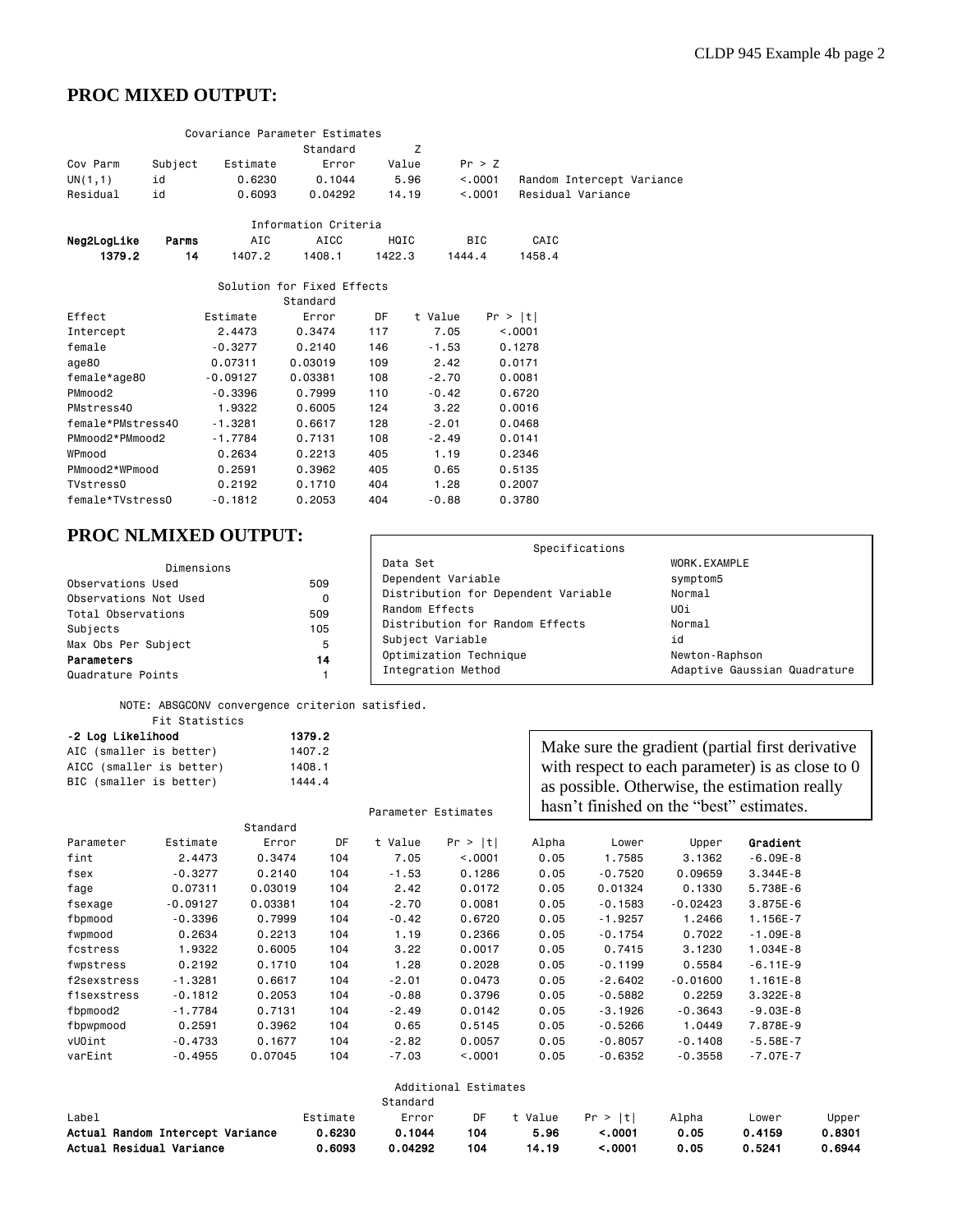### **Testing a ω0i scale factor for random individual differences in within-person variation:**

### **Level 1:**

```
Symptoms_{ti} = \beta_{0i} + \beta_{1i} (Mod_{ti} - \overline{Mod}_i) + \beta_{2i} (Stressor_{ti}) + e_{ti}t_{\text{th}} = \exp[\eta_{0i}]Intercept: \beta_{0i} = \gamma_{00} + \gamma_{01} (Women_i) + \gamma_{02} (Age_i - 80) + \gamma_{03} (Women_i) (Age_i - 80) + \gamma_{04} (\overline{Mod}_i - 2)2
Residual Variance: \sigma_{\rm e}^2 = \exp{\eta_{\rm 0i}}+\gamma_{08}\left(\overline{\rm Stressor}_i-0.40\right)+\gamma_{09}\left(\rm Women_i\right)\left(\overline{\rm Stressor}_i-0.40\right)+\gamma_{0,16}\left(\overline{\rm Wood}_i-2\right)^2Level 2 :
Within-Person Mood: \beta_{1i} = \gamma_{10} + \gamma_{14} (\overline{Mood}_i - 2)Within-Person Stressor: \beta_{2i} = \gamma_{20} + \gamma_{21} (Women<sub>i</sub>)
                                  \sum_{\nu_{0i}}^2 = \exp[\nu_{00}]\rm\,r_{i} -0.40 ) + \rm\gamma_{09} (Women \rm_{i} ) (Stressor \rm_{i} -0.40 ) + \rm\gamma_{0,16} (Mood \rm_{i} -2 ) \rm\, + U \rm_{0i}Random Intercept Variance \tau_{U_{\alpha}}^2 = \exp[\upsilon_{00}]Residual Variance: \eta_{0i} = \varepsilon_{00} + \omega_{0i}TITLE1 "Baseline Model with just Fixed Effects"; 
TITLE2 "Test Scale Factor";
PROC NLMIXED DATA=example METHOD=GAUSS TECH=NEWRAP GCONV=1e-12; *METHOD=FIRO;
* Must define all parameters to be estimated and provide start values;
* First line is fixed effects, second line is variances;
PARMS fint=2.45 fsex=-.33 fage=.07 fsexage=-.09
        fbpmood=-.34 fwpmood=.26 fcstress=1.93 fwpstress=.22
        f2sexstress=-1.33 f1sexstress=-.18 fbpmood2=-1.78 fbpwpmood=.26
         varEint=-.50 vU0int=-.47 vscale=-.22 cU0scale=.00;
* Setting up level-2 equations;
        b0i = fint + fsex*female + fage*age80 + fsexage*female*age80
                 + fbpmood*PMmood2 + fcstress*PMstress40 
                 + f2sexstress*PMstress40*female + fbpmood2*PMmood2*PMmood2 + U0i;
        b1i = fwpmood + fbpwpmood*PMmood2;
         b2i = fwpstress + f1sexstress*female;
* Setting up level-1 equation WITHOUT level-1 residual;
        y = (b0i) + (b1i*WPmood) + (b2i*TVstress0);
* Model for heterogeneous variance at level-2 and level-1;
         vU0 = EXP(vU0int);
        varE = EXP(varEint + Scalei);
* Telling it which DV, defining level-1 residual;
* symptom5 is normally distributed with a mean of "y" and a variance of "VarE";
        MODEL symptom5 ~ normal(y,varE); 
* Defining random effects: normally distributed with means and variances;
        RANDOM U0i Scalei ~ normal([0,0],[vU0,cU0scale,vscale]) SUBJECT=ID; 
RUN; TITLE1; TITLE2;
```
### **PROC NLMIXED OUTPUT:**

#### Specifications

| Data Set                            | WORK.EXAMPLE                 |
|-------------------------------------|------------------------------|
| Dependent Variable                  | symptom5                     |
| Distribution for Dependent Variable | Normal                       |
| Random Effects                      | UOi Scalei                   |
| Distribution for Random Effects     | Normal                       |
| Subject Variable                    | id                           |
| Optimization Technique              | Newton-Raphson               |
| Integration Method                  | Adaptive Gaussian Quadrature |
|                                     |                              |

That's all we get – SAS could not find an estimate for the scale factor variance, even after switching to less intensive estimation routines (e.g., METHOD=FIRO), so we must proceed assuming we don't have one.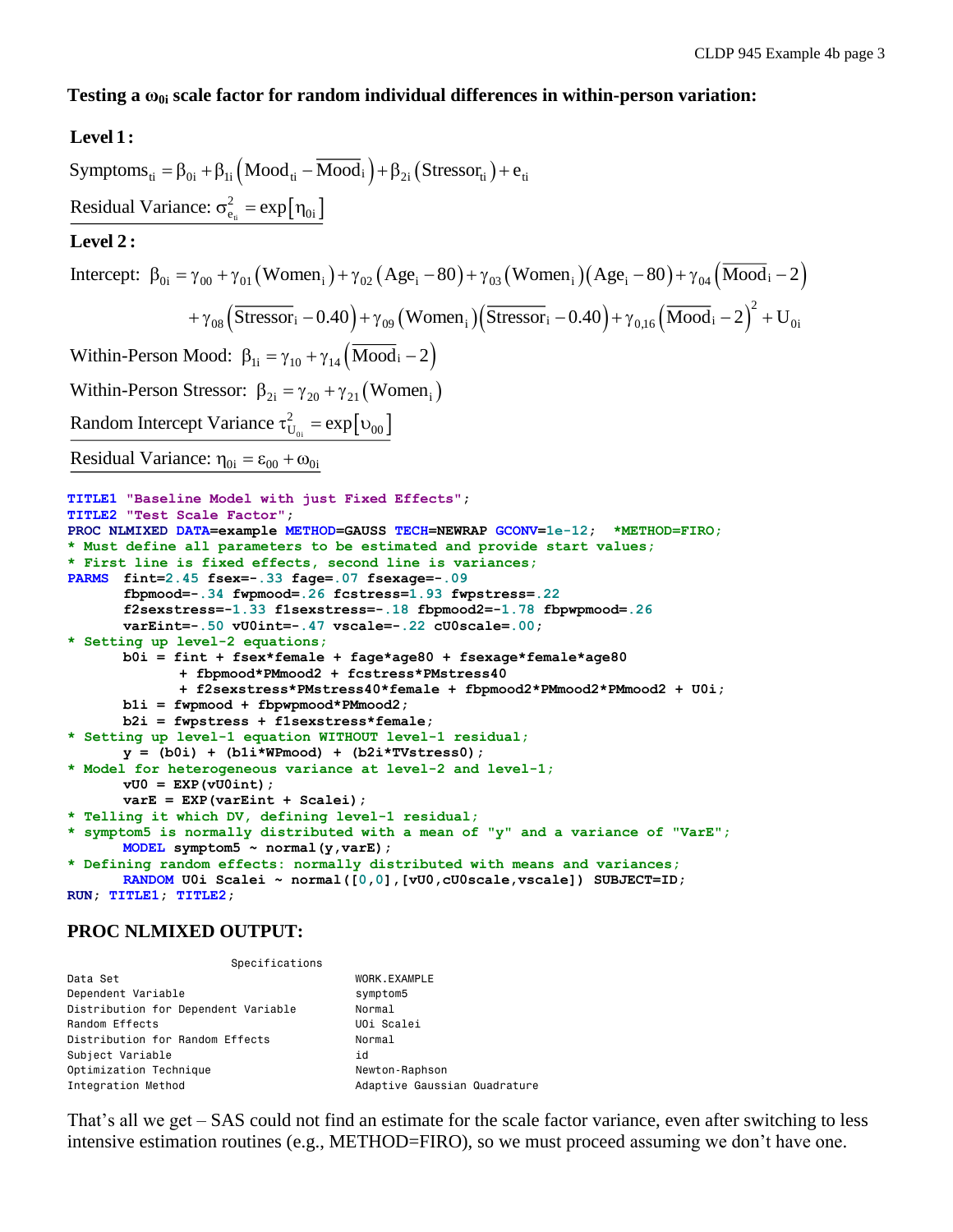### **Examining predictors of differential level-2 random intercept variance across persons:**

### **Level 1:**

```
Symptoms_{ti} = \beta_{0i} + \beta_{1i} (Mod_{ti} - \overline{Mod}_i) + \beta_{2i} (Stressor_{ti}) + e_{ti}t_{\text{t}} = \exp[\eta_{0i}]Intercept: \beta_{0i} = \gamma_{00} + \gamma_{01} (Women_i) + \gamma_{02} (Age_i - 80) + \gamma_{03} (Women_i) (Age_i - 80) + \gamma_{04} (\overline{Mod}_i - 2)2
Residual Variance: \sigma_{\rm e}^2 = \exp{\eta_{0i}}+\gamma_{08}\left(\overline{\rm Stressor}_i-0.40\right)+\gamma_{09}\left(\rm Women_i\right)\left(\overline{\rm Stressor}_i-0.40\right)+\gamma_{0,16}\left(\overline{\rm Wood}_i-2\right)^2Level 2 :
Within-Person Mood: \beta_{1i} = \gamma_{10} + \gamma_{14} (\overline{Mood}_i - 2)Within-Person Stressor: \beta_{2i} = \gamma_{20} + \gamma_{21} (Women<sub>i</sub>)
                                                             0 i
                                                          \rm\,r_{i} -0.40 ) + \rm\gamma_{09} (Women \rm_{i} ) (Stressor \rm_{i} -0.40 ) + \rm\gamma_{0.16} (Mood \rm_{i} -2 ) \rm\, + U \rm_{0i}0_0 o<sub>01</sub> volumer<sub>1</sub>) o<sub>02</sub> (x_5c_1U
                                                                                    01
                                                                                                (\text{Women}_{i}) + \nu_{02}(\text{Age}_{i} - 80)Random Intercept Variance \tau_{U_{\text{av}}}^2 = \exp(-\tau_{U_{\text{av}}}^2)(Mo
                                                                              U_{00} + U_{01} (Women: ) + U_{02} (Age: -\left\{ \tau_{U_{0i}} = \exp \Bigg\vert + \upsilon_{01} (\overline{\text{Mood}}_i - 2) + \upsilon_{08} (\overline{\text{Stressor}}_i - 0.40) \right\}\begin{bmatrix} v_{00} + v_{01} (Women_i) + v_{02} (Age_i - 80) \end{bmatrix}\begin{bmatrix} 00 & 01 \\ 0 & 01 \end{bmatrix} \qquad \begin{bmatrix} 02 \\ 02 \end{bmatrix} \qquad \begin{bmatrix} 0 \\ 0 & 1 \end{bmatrix} \qquad \begin{bmatrix} 0 \\ 0 & 0 \end{bmatrix}\lfloor +\nu_{01}(\text{Mood}_i-2)+\nu_{08}\left(\text{Stressor}_i-0.40\right)\rfloor
```
Residual Variance:  $\eta_{0i} = \epsilon_{00}$ 

```
TITLE1 "Add Level 2 Predictors for Sex, Age, Mood, and Stress";
PROC NLMIXED DATA=example METHOD=GAUSS TECH=NEWRAP GCONV=1e-12; 
* Must define all parameters to be estimated and provide start values;
* First line is fixed effects, second line is variances;
PARMS fint=2.45 fsex=-.33 fage=.07 fsexage=-.09
      fbpmood=-.34 fwpmood=.26 fcstress=1.93 fwpstress=.22
      f2sexstress=-1.33 f1sexstress=-.18 fbpmood2=-1.78 fbpwpmood=.26
       vU0int=-.47 vU0sex=0 vU0age=0 vU0bpmood=0 vU0bpstress=0 varEint=-.50; 
* Setting up level-2 equations;
      b0i = fint + fsex*female + fage*age80 + fsexage*female*age80 
            + fbpmood*PMmood2 + fcstress*PMstress40 
            + f2sexstress*PMstress40*female + fbpmood2*PMmood2*PMmood2 + U0i;
      b1i = fwpmood + fbpwpmood*PMmood2;
       b2i = fwpstress + f1sexstress*female;
* Setting up level-1 equation WITHOUT level-1 residual;
      y = (b0i) + (b1i*WPmood) + (b2i*TVstress0);
* Model for heterogeneous variance at level-2 and level-1;
   vU0 = EXP(vU0int + vU0sex*female + vU0age*age80 + vU0bpmood*PMmood2 + vU0bpstress*PMstress40);
   varE = EXP(varEint);
* Telling it which DV, defining level-1 residual;
* symptom5 is normally distributed with a mean of "y" and a variance of "VarE";
      MODEL symptom5 ~ normal(y,varE); 
* Defining random effects: normally distributed with means and variances;
      RANDOM U0i ~ normal([0],[vU0]) SUBJECT=ID; 
RUN; TITLE1; 
            Dimensions
Observations Used 509
Observations Not Used 0
Total Observations 509
Subjects 105
Max Obs Per Subject 5
Parameters 18
Quadrature Points 1
 NOTE: GCONV convergence criterion satisfied.
  Fit Statistics
-2 Log Likelihood 1371.0 
AIC (smaller is better) 1407.0
AICC (smaller is better) 1408.4
BIC (smaller is better) 1454.8
                                            The previous model was -2LL(14) = 1379.2.
                                            The current model is -2LL(18) = 1371.0, so
                                            -2\Delta LL(4) = 8.2, p = .085, although only one
                                            new effect is significant individually…
                                                         Specifications
                                      Data Set WORK.EXAMPLE
                                      Dependent Variable symptom5
                                      Distribution for Dependent Variable Mormal
                                      Random Effects U0i
                                      Distribution for Random Effects Normal
                                      Subject Variable id
                                      Optimization Technique Newton-Raphson
                                      Integration Method Adaptive Gaussian Quadrature
```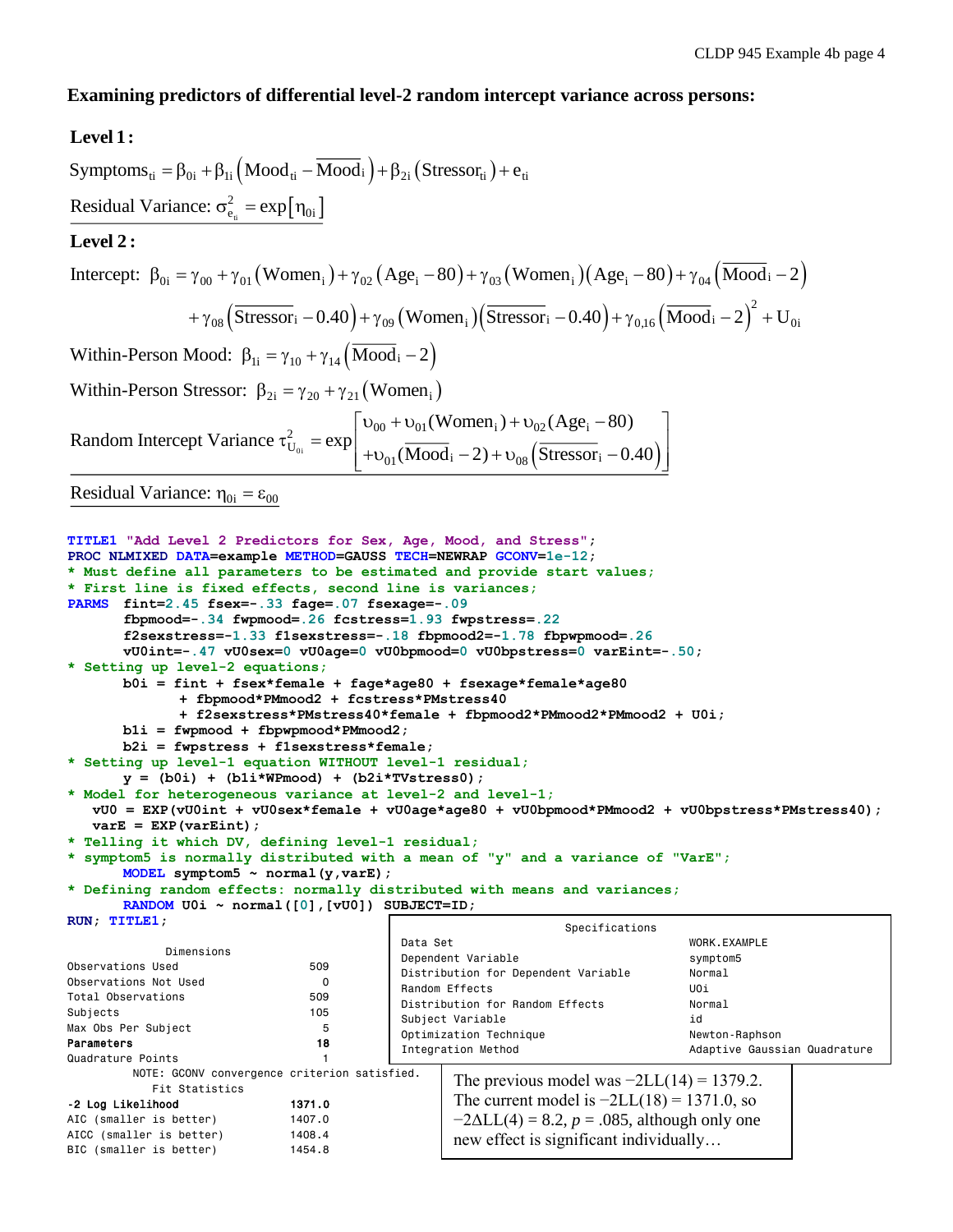|               |            |          |     | Parameter Estimates |         |       |            |            |              |
|---------------|------------|----------|-----|---------------------|---------|-------|------------|------------|--------------|
|               |            | Standard |     |                     |         |       |            |            |              |
| Parameter     | Estimate   | Error    | DF  | t Value             | Pr >  t | Alpha | Lower      | Upper      | Gradient     |
| fint          | 2.4208     | 0.3426   | 104 | 7.07                | < 0001  | 0.05  | 1.7415     | 3.1001     | $-474E-12$   |
| fsex          | $-0.3364$  | 0.2099   | 104 | $-1.60$             | 0.1121  | 0.05  | $-0.7527$  | 0.07992    | $-505E - 12$ |
| fage          | 0.07753    | 0.03087  | 104 | 2.51                | 0.0136  | 0.05  | 0.01631    | 0.1387     | $4.143E - 9$ |
| fsexage       | $-0.08882$ | 0.03427  | 104 | $-2.59$             | 0.0109  | 0.05  | $-0.1568$  | $-0.02086$ | 3.719E-9     |
| fbpmood       | $-0.2178$  | 0.7821   | 104 | $-0.28$             | 0.7812  | 0.05  | $-1.7688$  | 1.3332     | 4.97E-10     |
| fwpmood       | 0.2616     | 0.2212   | 104 | 1.18                | 0.2396  | 0.05  | $-0.1770$  | 0.7002     | 2.09E-12     |
| fcstress      | 1.8901     | 0.6084   | 104 | 3.11                | 0.0024  | 0.05  | 0.6837     | 3.0965     | $1.18E - 10$ |
| fwpstress     | 0.2233     | 0.1710   | 104 | 1.31                | 0.1945  | 0.05  | $-0.1157$  | 0.5623     | $-112E-12$   |
| f2sexstress   | $-1.2330$  | 0.6696   | 104 | $-1.84$             | 0.0684  | 0.05  | $-2.5608$  | 0.09487    | 1.08E-10     |
| f1sexstress   | $-0.1850$  | 0.2052   | 104 | $-0.90$             | 0.3692  | 0.05  | $-0.5919$  | 0.2218     | $-107E - 12$ |
| fbpmood2      | $-1.5905$  | 0.6760   | 104 | $-2.35$             | 0.0205  | 0.05  | $-2.9310$  | $-0.2501$  | $-372E - 12$ |
| fbpwpmood     | 0.2564     | 0.3960   | 104 | 0.65                | 0.5188  | 0.05  | $-0.5289$  | 1.0416     | $1.77E - 13$ |
| vUOint        | $-1.1082$  | 0.7895   | 104 | $-1.40$             | 0.1634  | 0.05  | $-2.6739$  | 0.4575     | $-215E-12$   |
| <b>vU0sex</b> | $-0.1760$  | 0.3852   | 104 | $-0.46$             | 0.6487  | 0.05  | $-0.9398$  | 0.5878     | $-211E-12$   |
| vU0age        | 0.03867    | 0.03293  | 104 | 1.17                | 0.2430  | 0.05  | $-0.02663$ | 0.1040     | $6.8E-10$    |
| vU0bpmood     | $-0.7150$  | 0.8469   | 104 | $-0.84$             | 0.4004  | 0.05  | $-2.3944$  | 0.9644     | $1.71E-10$   |
| vU0bpstress   | 1.5833     | 0.6031   | 104 | 2.63                | 0.0100  | 0.05  | 0.3874     | 2.7792     | 2.87E-11     |
| varEint       | $-0.4968$  | 0.07034  | 104 | $-7.06$             | < 0001  | 0.05  | $-0.6363$  | $-0.3573$  | $-133E - 12$ |

The effect of PMstressor $40<sub>i</sub>$  on the amount of random intercept variance indicates that for every unit higher proportion of stressor days, the log of the random intercept variance is predicted to be higher by 1.58. In other words, there is significantly greater person-to-person variation in mean daily reported physical symptoms among people who report experiencing a greater proportion of stressor days.

\_\_\_\_\_\_\_\_\_\_\_\_\_\_\_\_\_\_\_\_\_\_\_\_\_\_\_\_\_\_\_\_\_\_\_\_\_\_\_\_\_\_\_\_\_\_\_\_\_\_\_\_\_\_\_\_\_\_\_\_\_\_\_\_\_\_\_\_\_\_\_\_\_\_\_\_\_\_\_\_\_\_\_\_\_\_

## **Examining predictors of differential level-1 residual variance across persons (retaining all effects of heterogeneity on the level-2 random intercept variance for now):**

### **Level 1:**

$$
Symptoms_{ti} = \beta_{0i} + \beta_{1i} \left( Mood_{ti} - \overline{Mood}_{i} \right) + \beta_{2i} \left( \text{Stressor}_{ti} \right) + e_{ti}
$$
  
Residual Variance:  $\sigma_{e_{ti}}^{2} = \exp \left[ \eta_{0i} + \underline{\eta_{1i} \left( Mood_{ti} - \overline{Mood}_{i} \right)} + \underline{\eta_{2i} \left( \text{Stressor}_{ti} \right)} \right]$ 

## **Level 2 :**

Intercept: 
$$
\beta_{0i} = \gamma_{00} + \gamma_{01} \left( \text{Women}_i \right) + \gamma_{02} \left( \text{Age}_i - 80 \right) + \gamma_{03} \left( \text{Women}_i \right) \left( \text{Age}_i - 80 \right) + \gamma_{04} \left( \overline{\text{Wood}}_i - 2 \right)
$$
\n $+ \gamma_{08} \left( \overline{\text{Stressor}}_i - 0.40 \right) + \gamma_{09} \left( \text{Women}_i \right) \left( \overline{\text{Stressor}}_i - 0.40 \right) + \gamma_{0.16} \left( \overline{\text{Wood}}_i - 2 \right)^2 + U_{0i}$ \nWithin-Person Model:  $\beta_{1i} = \gamma_{10} + \gamma_{14} \left( \overline{\text{Wood}}_i - 2 \right)$ 

\nWithin-Person Stressor:  $\beta_{2i} = \gamma_{20} + \gamma_{21} \left( \text{Women}_i \right)$ 

\nRandom Intercept Variance  $\tau_{U_{0i}}^2 = \exp \left[ \frac{U_{00} + U_{01} \left( \overline{\text{Women}}_i \right) + U_{02} \left( \text{Age}_i - 80 \right)}{+ U_{04} \left( \overline{\text{Wood}}_i - 2 \right) + U_{08} \left( \overline{\text{Stressor}}_i - 0.40 \right) \right]$ 

Residual Variance:

$$
\begin{aligned} \eta_{0i} &= \epsilon_{00} + \underline{\epsilon_{01} \left( \text{Women}_{i} \right)} + \underline{\epsilon_{02} \left( \text{Age}_{i} - 80 \right)} + \underline{\epsilon_{04} \left( \overline{\text{Mood}}_{i} - 2 \right)} + \underline{\epsilon_{08} \left( \overline{\text{Stressor}}_{i} - 0.40 \right)} \\ \eta_{1i} &= \epsilon_{10} \\ \eta_{2i} &= \epsilon_{20} \end{aligned}
$$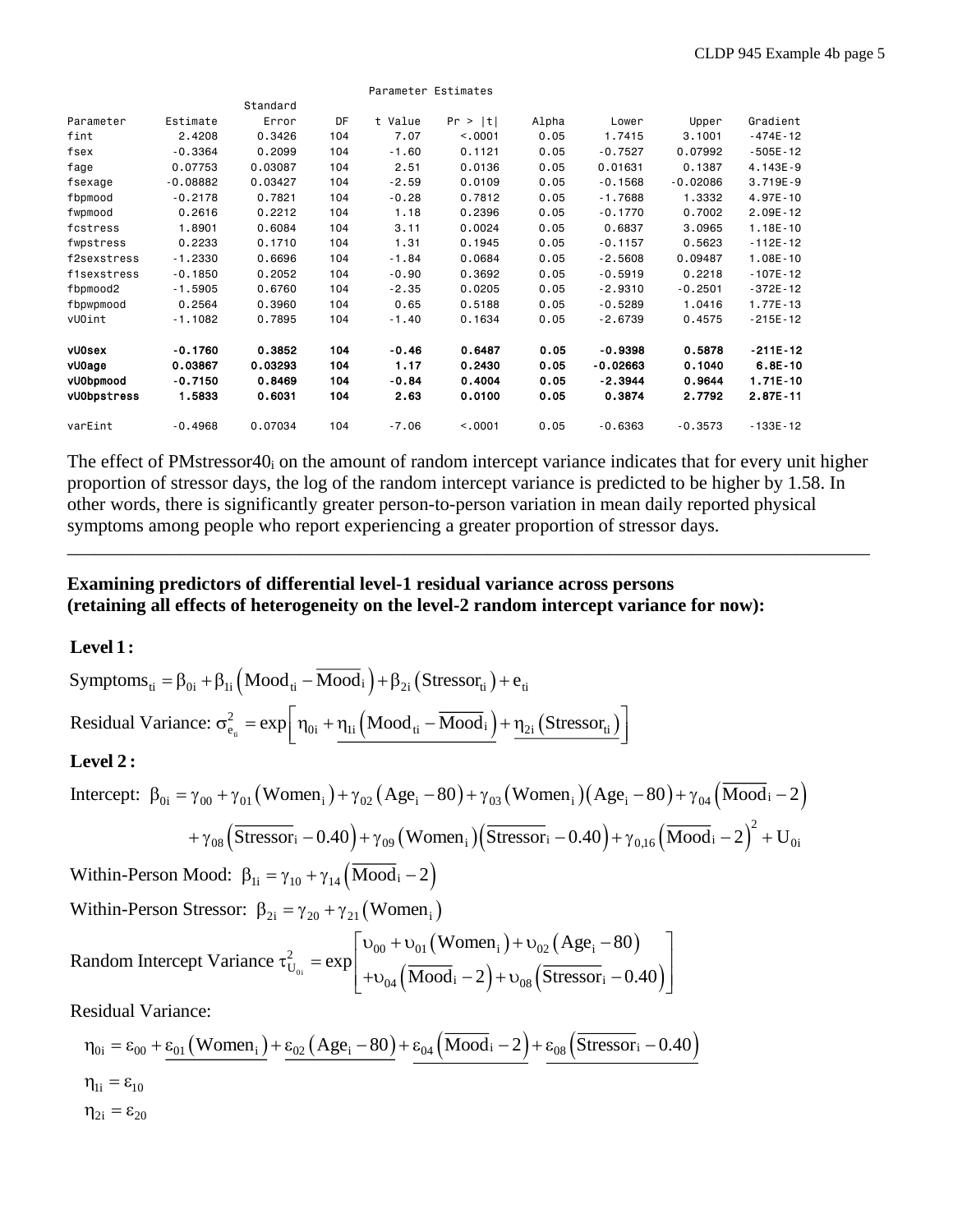```
TITLE1 "Level-1 Heterogeneity by L2 for Sex, Age, Mood, and Stress, L1 Mood and Stress";
PROC NLMIXED DATA=example METHOD=GAUSS TECH=NEWRAP GCONV=1e-12; 
* Must define all parameters to be estimated and provide start values;
* First line is fixed effects, second line is variances;
PARMS fint=2.45 fsex=-.33 fage=.07 fsexage=-.09
      fbpmood=-.34 fwpmood=.26 fcstress=1.93 fwpstress=.22
      f2sexstress=-1.33 f1sexstress=-.18 fbpmood2=-1.78 fbpwpmood=.26
      vU0int=-.47 vU0sex=0 vU0age=0 vU0bpmood=0 vU0bpstress=0
      varEint=-.50 varEsex=0 varEage=0 varEbpmood=0 varEbpstress=0 varEwpmood=0 varEwpstress=0;
* Setting up level-2 equations;
     b0i = fint + fsex*female + fage*age80 + fsexage*female*age80
            + fbpmood*PMmood2 + fcstress*PMstress40 
            + f2sexstress*PMstress40*female + fbpmood2*PMmood2*PMmood2 + U0i;
     b1i = fwpmood + fbpwpmood*PMmood2;
      b2i = fwpstress + f1sexstress*female;
* Setting up level-1 equation WITHOUT level-1 residual;
     y = (b0i) + (b1i*WPmood) + (b2i*TVstress0);
* Model for heterogeneous variance at level-2 and level-1;
   vU0 = EXP(vU0int + vU0sex*female + vU0age*age80 + vU0bpmood*PMmood2 + vU0bpstress*PMstress40);
   varE = EXP(varEint + varEsex*female + varEage*age80 + varEbpmood*PMmood2 
          + varEbpstress*PMstress40 + varEwpmood*WPmood + varEwpstress*TVstress0);
* Telling it which DV, defining level-1 residual;
* symptom5 is normally distributed with a mean of "y" and a variance of "VarE";
     MODEL symptom5 ~ normal(y,varE); 
* Defining random effects: normally distributed with means and variances;
     RANDOM U0i ~ normal([0],[vU0]) SUBJECT=ID; 
RUN; TITLE1; 
           Dimensions
Observations Used 509
Observations Not Used 0
Total Observations 509
Subjects 105
Max Obs Per Subject 5
Parameters 24
Quadrature Points 1
      NOTE: ABSGCONV convergence criterion satisfied.
          Fit Statistics
-2 Log Likelihood 1346.2 
AIC (smaller is better) 1394.2
AICC (smaller is better) 1396.7
BIC (smaller is better) 1457.9
                                 Parameter Estimates
                    Standard
Parameter Estimate Error DF t Value Pr > |t| Alpha Lower Upper Gradient
fint 2.4319 0.3651 104 6.66 <.0001 0.05 1.7079 3.1560 -1.49E-7
fsex -0.3358 0.2079 104 -1.62 0.1093 0.05 -0.7481 0.07647 -1.43E-7
fage 0.07538 0.03087 104 2.44 0.0163 0.05 0.01417 0.1366 8.042E-7
fsexage -0.08680 0.03438 104 -2.52 0.0131 0.05 -0.1550 -0.01862 7.225E-7
fbpmood -0.1622 0.8895 104 -0.18 0.8556 0.05 -1.9262 1.6017 1.228E-7
fwpmood 0.1526 0.3170 104 0.48 0.6311 0.05 -0.4759 0.7812 2.418E-8
fcstress 1.9231 0.5954 104 3.23 0.0017 0.05 0.7425 3.1037 2.812E-8
fwpstress 0.2081 0.1610 104 1.29 0.1989 0.05 -0.1111 0.5273 -2.94E-8
f2sexstress -1.2523 0.6588 104 -1.90 0.0601 0.05 -2.5586 0.05405 2.74E-8
f1sexstress -0.1748 0.1950 104 -0.90 0.3721 0.05 -0.5616 0.2120 -2.72E-8
fbpmood2 -1.5408 0.7463 104 -2.06 0.0415 0.05 -3.0208 -0.06075 -1.08E-7
fbpwpmood 0.08266 0.5216 104 0.16 0.8744 0.05 -0.9517 1.1170 -2E-9
vU0int -1.0869 0.8058 104 -1.35 0.1803 0.05 -2.6848 0.5110 -3.49E-8
vU0sex -0.1516 0.3839 104 -0.39 0.6938 0.05 -0.9129 0.6098 -3.36E-8
vU0age 0.03924 0.03203 104 1.22 0.2234 0.05 -0.02428 0.1028 2.059E-7
vU0bpmood -0.7041 0.8717 104 -0.81 0.4211 0.05 -2.4327 1.0245 2.874E-8
vU0bpstress 1.4262 0.5871 104 2.43 0.0169 0.05 0.2619 2.5904 6.579E-9
varEint -0.08445 0.3079 104 -0.27 0.7844 0.05 -0.6949 0.5260 -6.25E-8
varEsex 0.07127 0.1663 104 0.43 0.6691 0.05 -0.2585 0.4010 -4.75E-8 
varEage -0.00337 0.01311 104 -0.26 0.7979 0.05 -0.02937 0.02264 -4.53E-8 
varEbpmood 0.6972 0.3368 104 2.07 0.0409 0.05 0.02922 1.3651 2.565E-8 
varEbpstress 0.6967 0.3152 104 2.21 0.0293 0.05 0.07160 1.3219 -4.66E-9 
varEwpmood 0.02650 0.3095 104 0.09 0.9319 0.05 -0.5873 0.6403 6.281E-9 
                                         The previous model was -2LL(18) = 1371.0.
                                        The current model is -2LL(24) = 1346.2, so
                                         -2\Delta L L(6) = 24.8, p < .001, although only two
                                         new effects are significant individually…
```
varEwpstress -0.00774 0.2177 104 -0.04 0.9717 0.05 -0.4395 0.4241 -2.94E-8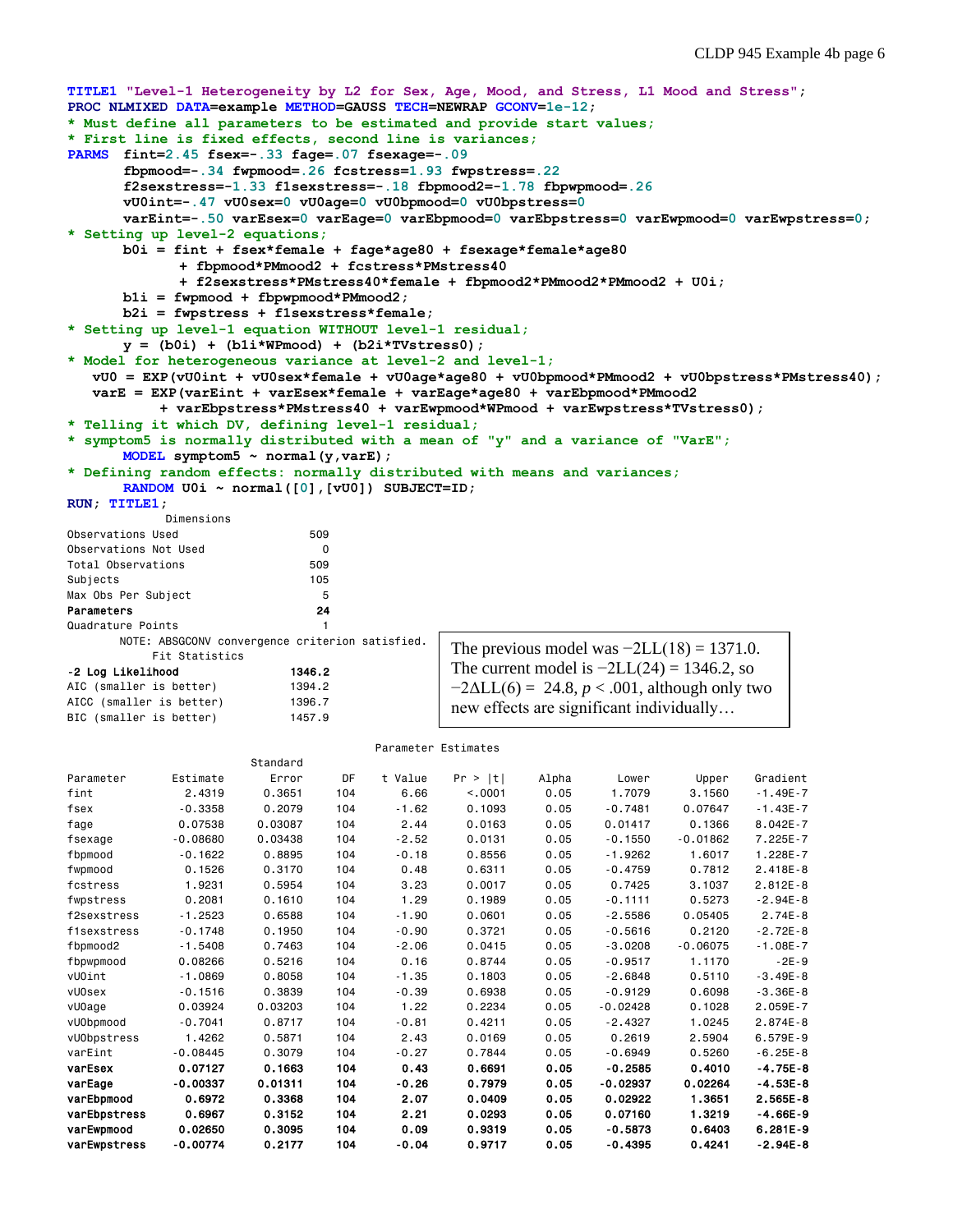The effect of  $PMmood2_i$  on the amount of residual variance indicates that for every unit higher person mean negative mood, the log of the residual variance is predicted to be higher by 0.6972. Likewise, the effect of PMstressor40<sub>i</sub> on the amount of residual variance indicates that for every unit higher proportion of stressor days, the log of the residual variance is predicted to be higher by 0.6967. In other words, there is significantly greater within-person daily fluctuation in reported physical symptoms among people who report greater average levels of negative and who report experiencing a greater proportion of stressor days.

\_\_\_\_\_\_\_\_\_\_\_\_\_\_\_\_\_\_\_\_\_\_\_\_\_\_\_\_\_\_\_\_\_\_\_\_\_\_\_\_\_\_\_\_\_\_\_\_\_\_\_\_\_\_\_\_\_\_\_\_\_\_\_\_\_\_\_\_\_\_\_\_\_\_\_\_\_\_\_\_\_\_\_\_\_\_

### **Best model (after trimming any effects that were no longer significant, as shown in Table 8.7):**

### **Level 1:**

```
Symptoms_{ti} = \beta_{0i} + \beta_{1i} (Mod_{ti} - \overline{Mod}_i) + \beta_{2i} (Stressor_{ti}) + e_{ti}t_{\text{t}} = \exp[\eta_{0i}]Intercept: \beta_{0i} = \gamma_{00} + \gamma_{01} (Women_i) + \gamma_{02} (Age_i - 80) + \gamma_{03} (Women_i) (Age_i - 80) + \gamma_{04} (\overline{Mod}_i - 2)2
Residual Variance: \sigma_{\rm e_{\rm s}}^2 = \exp{\eta_{\rm 0i}}+\gamma_{08}(\overline{\rm Stressor_i}-0.40)+\gamma_{09}(\rm Women_i)(\overline{\rm Stressor_i}-0.40)+U_{0i}Level 2 :
Within-Person Stressor: \beta_{2i} = \gamma_{20} + \gamma_{21} (Women<sub>i</sub>)
Random Intercept Variance \tau_{U_{0i}}^2 = \exp\left[\upsilon_{00} + \upsilon_{08}\left(\overline{\text{Stressor}}_i - 0.40\right)\right]Within-Person Mood: \beta_{1i} = \gamma_{10}\eta_{0i} = \varepsilon_{00} + \varepsilon_{04} \left( \overline{\text{Mood}}_i - 2 \right) + \varepsilon_{08} \left( \overline{\text{Stressor}}_i - 0.40 \right)Residual Variance: 
TITLE1 "Final Heterogeneous Variance Model without Quad PM Mood and BP*WP Mood";
PROC NLMIXED DATA=example METHOD=GAUSS TECH=NEWRAP GCONV=1e-12; 
* Must define all parameters to be estimated and provide start values;
* First line is fixed effects, second line is variances;
PARMS fint=2.45 fsex=-.33 fage=.07 fsexage=-.09
        fbpmood=1.66 fwpmood=.26
        fcstress=1.93 fwpstress=.22 f2sexstress=-1.33 f1sexstress=-.18
         vU0int=-.47 vU0bpstress=0
        varEint=-.50 varEbpmood=0 varEbpstress=0;
* Setting up level-2 equations;
        b0ifixed = fint + fsex*female + fage*age80 + fsexage*female*age80 
                         + fbpmood*PMmood2 + fcstress*PMstress40 
                         + f2sexstress*PMstress40*female;
        b1i = fwpmood;
        b2i = fwpstress + f1sexstress*female;
* Setting up level-1 equation WITHOUT level-1 residual;
        yfixed = (b0ifixed) + (b1i*WPmood) + (b2i*TVstress0);
        y = yfixed + U0i;
* Model for heterogeneous variance at level-2 and level-1;
         vU0 = EXP(vU0int + vU0bpstress*PMstress40);
        varE = EXP(varEint + varEbpmood*PMmood2 + varEbpstress*PMstress40);
* Telling it which DV, defining level-1 residual;
* symptom5 is normally distributed with a mean of "y" and a variance of "VarE";
        MODEL symptom5 ~ normal(y,varE); 
* Defining random effects: normally distributed with means and variances;
        RANDOM U0i ~ normal([0],[vU0]) SUBJECT=ID;
```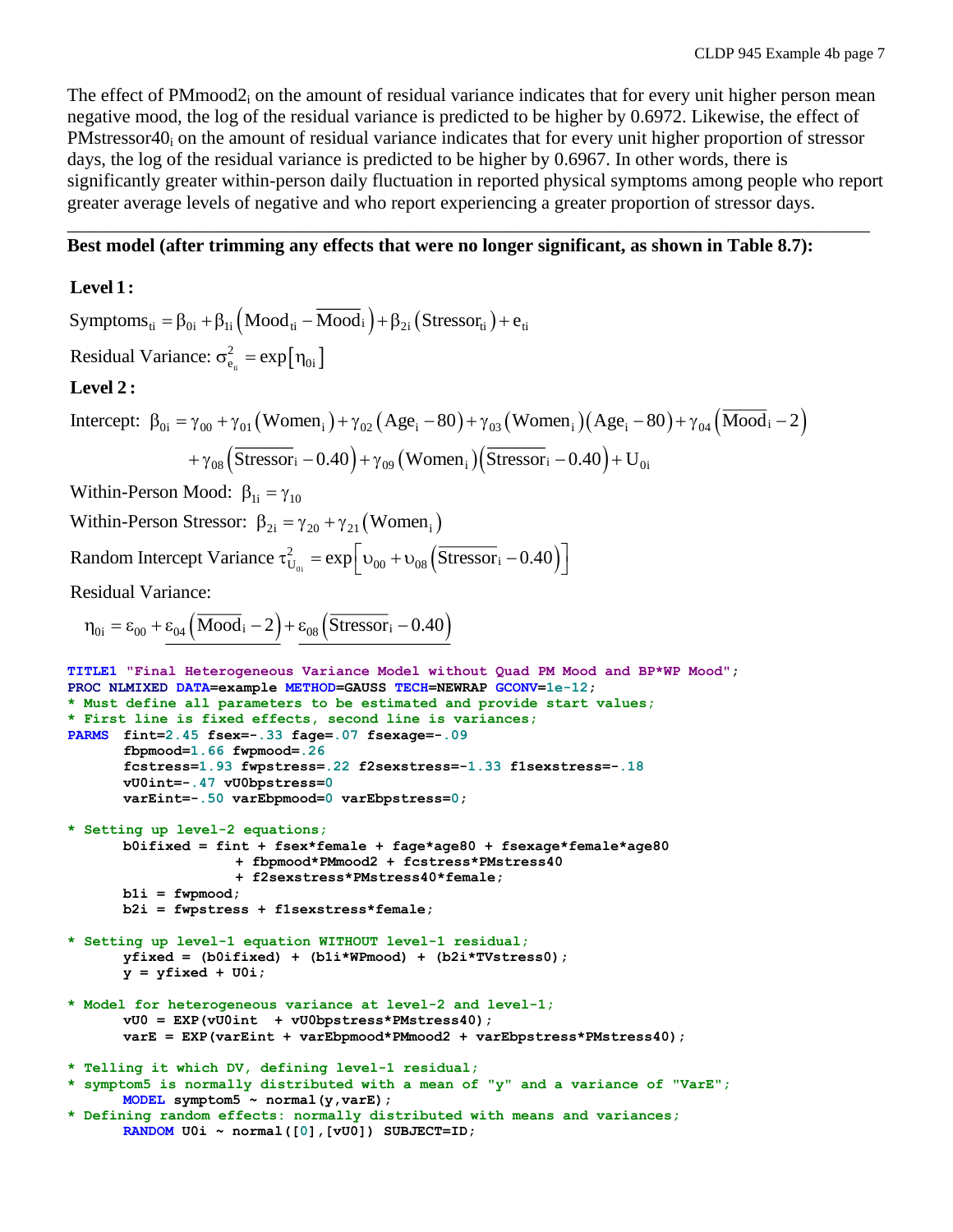```
* Asking for fixed effect predicted values;
      PREDICT yfixed OUT=Predicted;
* Getting all model implied estimates;
      ESTIMATE "Intercept: Men" fint;
      ESTIMATE "Intercept: Women" fint + fsex;
      ESTIMATE "Intercept: Women" fint + fsex;<br>
ESTIMATE "Intercept: Sex Diff" fsex;
      ESTIMATE "Age Slope: Men" fage;<br>
ESTIMATE "Age Slope: Women" fage + fsexage;
      ESTIMATE "Age Slope: Women" fage + fsexage;
      ESTIMATE "Age Slope: Sex Diff" fsexage;
      ESTIMATE "BP Mood: Linear" fbpmood;
     ESTIMATE "Contextual Mood: Linear" fbpmood - fwpmood;
      ESTIMATE "WP Mood" fwpmood;
      ESTIMATE "BP Stress: Men" fcstress + fwpstress;
      ESTIMATE "BP Stress: Women" fcstress + f2sexstress + fwpstress + f1sexstress;
      ESTIMATE "BP Stress: Sex Diff" f2sexstress + f1sexstress;
      ESTIMATE "Contextual Stress: Men" fcstress;
      ESTIMATE "Contextual Stress: Women" fcstress + f2sexstress;
      ESTIMATE "Contextual Stress: Sex Diff" f2sexstress;
      ESTIMATE "WP Stress: Men" fwpstress;
      ESTIMATE "WP Stress: Women" fwpstress + f1sexstress;
      ESTIMATE "WP Stress: Sex Diff"
      ESTIMATE "Contextual Stress per Day: Men" fcstress/5;
      ESTIMATE "Contextual Stress per Day: Women"(fcstress + f2sexstress)/5;
```
**RUN; PROC CORR DATA=Predicted; VAR symptom5 pred; RUN; TITLE1;**

| Specifications                      |                              |
|-------------------------------------|------------------------------|
| Data Set                            | WORK.EXAMPLE                 |
| Dependent Variable                  | symptom5                     |
| Distribution for Dependent Variable | Normal                       |
| Random Effects                      | UOi                          |
| Distribution for Random Effects     | Normal                       |
| Subject Variable                    | id                           |
| Optimization Technique              | Newton-Raphson               |
| Integration Method                  | Adaptive Gaussian Quadrature |
| Dimensions                          |                              |

| Observations Used     | 509 |  |
|-----------------------|-----|--|
| Observations Not Used |     |  |
| Total Observations    | 509 |  |
| Subjects              | 105 |  |
| Max Obs Per Subject   | 5   |  |
| Parameters            | 15  |  |
| Quadrature Points     |     |  |

NOTE: ABSGCONV convergence criterion satisfied.

| Fit Statistics           |        |
|--------------------------|--------|
| -2 Loa Likelihood        | 1351.8 |
| AIC (smaller is better)  | 1381.8 |
| AICC (smaller is better) | 1382.7 |
| BIC (smaller is better)  | 1421.6 |

Parameter Estimates

|              |            | Standard |     |         |          |       |           |            |              |
|--------------|------------|----------|-----|---------|----------|-------|-----------|------------|--------------|
| Parameter    | Estimate   | Error    | DF  | t Value | Pr >  t  | Alpha | Lower     | Upper      | Gradient     |
| fint         | 2.8017     | 0.3680   | 104 | 7.61    | < 0.0001 | 0.05  | 2.0719    | 3.5314     | $4.992E - 6$ |
| fsex         | $-0.3413$  | 0.2059   | 104 | $-1.66$ | 0.1004   | 0.05  | $-0.7495$ | 0.06699    | $3.998E - 6$ |
| fage         | 0.06876    | 0.03007  | 104 | 2.29    | 0.0243   | 0.05  | 0.009126  | 0.1284     | $-1.21E-6$   |
| fsexage      | $-0.08837$ | 0.03327  | 104 | $-2.66$ | 0.0092   | 0.05  | $-0.1543$ | $-0.02239$ | 4.658E-7     |
| fbpmood      | 1.6584     | 0.3974   | 104 | 4.17    | < 0001   | 0.05  | 0.8703    | 2.4464     | $-4.42E-6$   |
| fwpmood      | 0.1024     | 0.1473   | 104 | 0.69    | 0.4887   | 0.05  | $-0.1898$ | 0.3945     | $-2.69E-9$   |
| fcstress     | 2.0496     | 0.6011   | 104 | 3.41    | 0.0009   | 0.05  | 0.8576    | 3.2415     | $-1.48E-6$   |
| fwpstress    | 0.2043     | 0.1647   | 104 | 1.24    | 0.2176   | 0.05  | $-0.1223$ | 0.5309     | $5.092E - 7$ |
| f2sexstress  | $-1.3699$  | 0.6707   | 104 | $-2.04$ | 0.0436   | 0.05  | $-2.6998$ | $-0.03991$ | $-1.24E - 6$ |
| f1sexstress  | $-0.1754$  | 0.1980   | 104 | $-0.89$ | 0.3776   | 0.05  | $-0.5680$ | 0.2171     | $3.609E - 7$ |
| vUOint       | $-0.5724$  | 0.1712   | 104 | $-3.34$ | 0.0011   | 0.05  | $-0.9119$ | $-0.2330$  | $-1.16E-6$   |
| vU0bpstress  | 1.3881     | 0.5349   | 104 | 2.60    | 0.0108   | 0.05  | 0.3275    | 2.4488     | 2.933E-7     |
| varEint      | $-0.01100$ | 0.2766   | 104 | $-0.04$ | 0.9684   | 0.05  | $-0.5595$ | 0.5375     | $-9.49E - 7$ |
| varEbpmood   | 0.7228     | 0.3287   | 104 | 2.20    | 0.0301   | 0.05  | 0.07095   | 1.3746     | $8.15E - 7$  |
| varEbpstress | 0.6775     | 0.2250   | 104 | 3.01    | 0.0033   | 0.05  | 0.2312    | 1.1238     | $2.5E - 7$   |